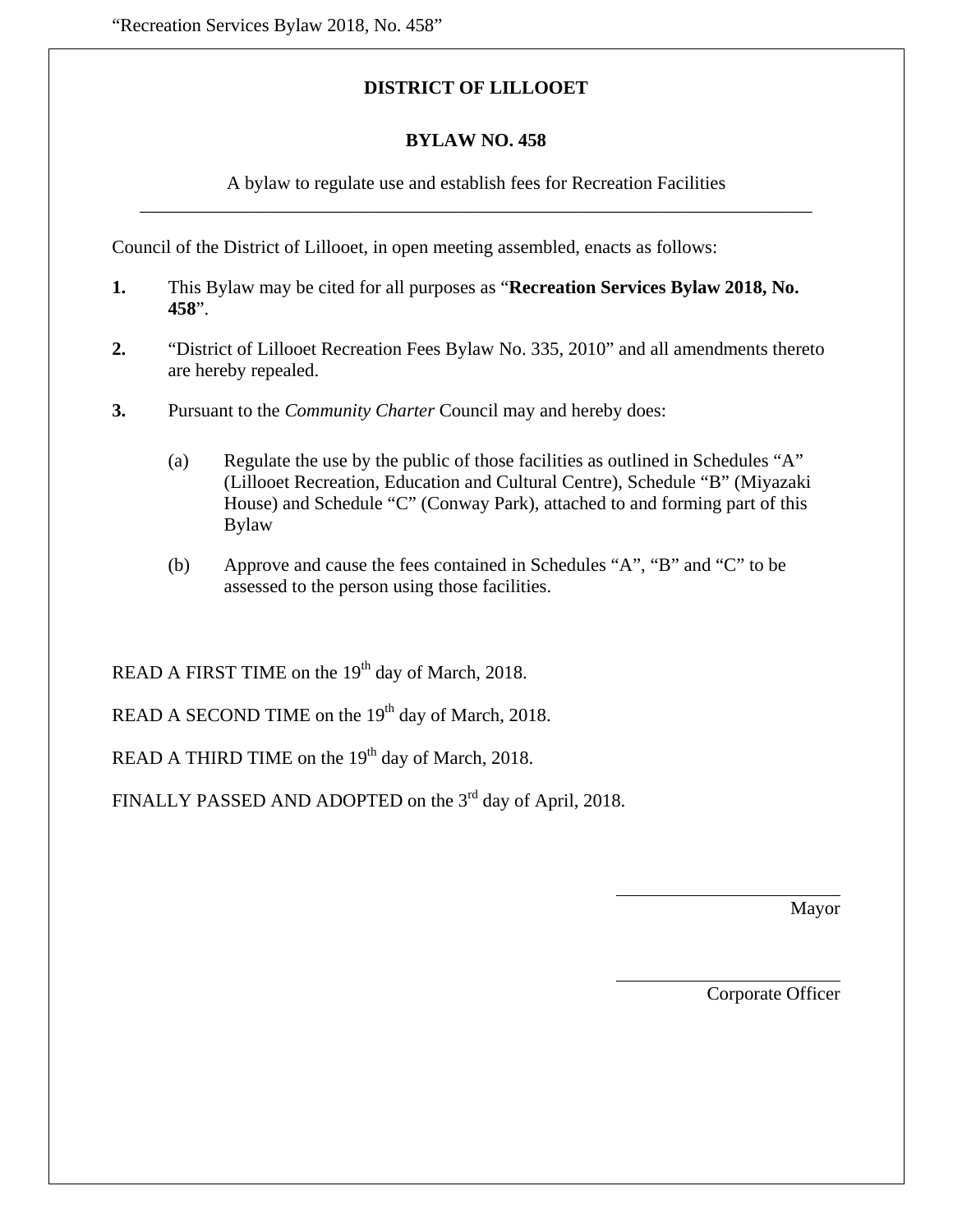## **Schedule "A"**

## **Lillooet Recreation, Education and Cultural Centre**

### **INTERPRETATION**

- **1.** For the purposes of this Schedule "A":
	- **(1) Additional Security** shall mean security personnel to be supplied by the renter and includes but is not limited to persons at the door, off-duty police, auxiliary fire fighters or other security personnel.
	- **(2) Adult** shall mean any person aged 19 to 54 years.
	- **(3) Child** shall mean any person aged 4 to 12 years.
	- **(4) Clean-Up Fee** shall refer to an additional fee charged to the renter for any additional time spent by the District Staff cleaning the facility above and beyond normal wear and tear.
	- **(5) Commercial** shall mean use of the facility for the purpose of making a profit.
	- **(6) Corporate** shall mean a discounted rate for any business located within the District directly purchasing Adult or Family passes on behalf of their employees.
	- **(7) Damage** shall mean any facility or equipment damage, theft or excessive litter and those variances noted from the pre to post rental check.
	- **(8) Damage Deposit** shall mean a deposit in the amount specified by the Facility Rates Table.
	- **(9) District** shall mean the District of Lillooet.
	- **(10) Dry Floor** shall mean the arena area without ice.
	- **(11) Family** shall mean any group of immediate family (spouses and dependent children up to 18 years old ) with a maximum of two Adults.
	- **(12) Late Fee** shall mean 150% of the applicable hourly rate charged in increments of quarterly hours.
	- **(13) Leisure Aid** shall mean any individual providing leisure assistance to a person with a disability so that the person with a disability is enabled to participate in recreation facility functions;
	- **(14) Senior** shall mean any person aged 55 and over;
	- **(15) Student** shall mean any person aged 13 to 18 with valid student ID; or any full time post-secondary student up to the age of 25 with a valid post-secondary ID.
	- **(16) Subsidized** shall mean a discounted rate charged to registered not-for-profit groups running recreation programs for youth aged 18 and under.
- **2.** GST will be added to all rental rates. GST is included in all program fees, drop in fees and facility passes.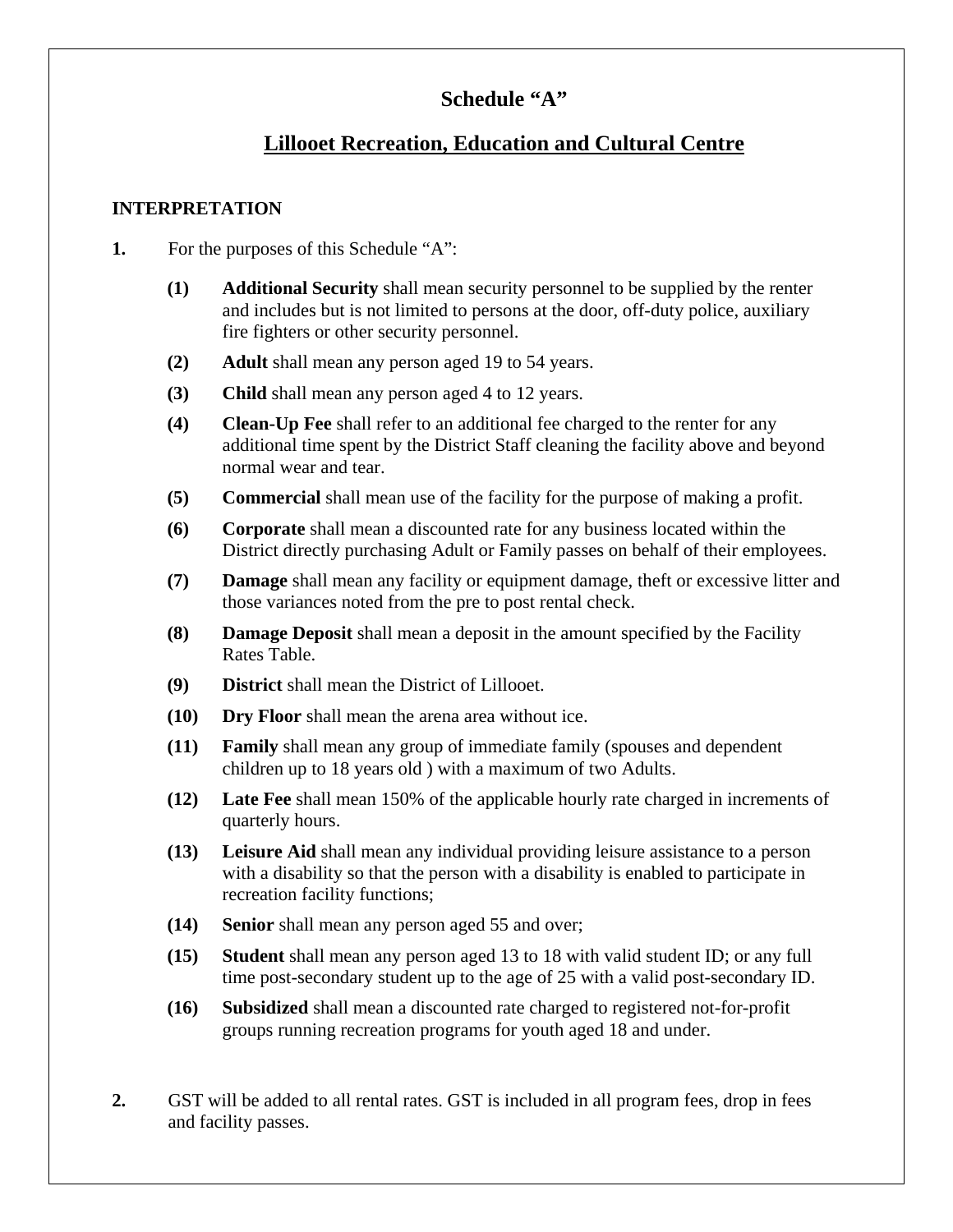- **3.** A booking deposit of 25% is required at time of booking for all facility rentals. Full amount must be paid seven (7) business days prior to the event unless prior credit approval has been received.
- **4.** All program fees must be paid at the time of registration.
- **5.** A Damage Deposit is required for all gymnasium rentals. The full Damage Deposit or a portion of it may be withheld in the event of any facility Damage or to cover any additional cost a renter may have incurred such as additional staff time for security or cleaning. Renters are expected to remove all of their equipment, supplies and personal belongings, pick up all the garbage left by their group and clean and put away all kitchen utensils before the completion of the rental. The District may charge a Clean-Up Fee for cleaning the facility above and beyond normal wear and tear which Clean-Up Fee may be charged against the Damage Deposit.
- **6.** Insurance is required by all renters for all designated activities and can be purchased from the District or supplied by the renter. Proof of insurance must be presented to the District prior to the start of any rental. The District may cancel a rental for failure to provide proof of insurance in which event any fees paid will be forfeited.
- **7.** The District may, as a condition of a facility rental, require that a renter provide Additional Security where, in the opinion of the District, Additional Security may be necessary for the protection of the public or District property.
- **8.** To be eligible to receive the Corporate rate an organization must purchase a minimum of three (3) passes. Notwithstanding the foregoing, the following local first responder personnel are eligible for the Corporate rate on an individual basis: RCMP, Stl'atl'imx Tribal Police, BC Ambulance, Lillooet Fire Department, and Lillooet & District Rescue Society. Corporate rates are only applicable on monthly passes.
- **9.** Leisure Aids shall receive free admission to all municipal recreation facilities when providing assistance to a person with a disability
- **10.** The District may charge a Late Fee to a renter that stays past their scheduled contract time.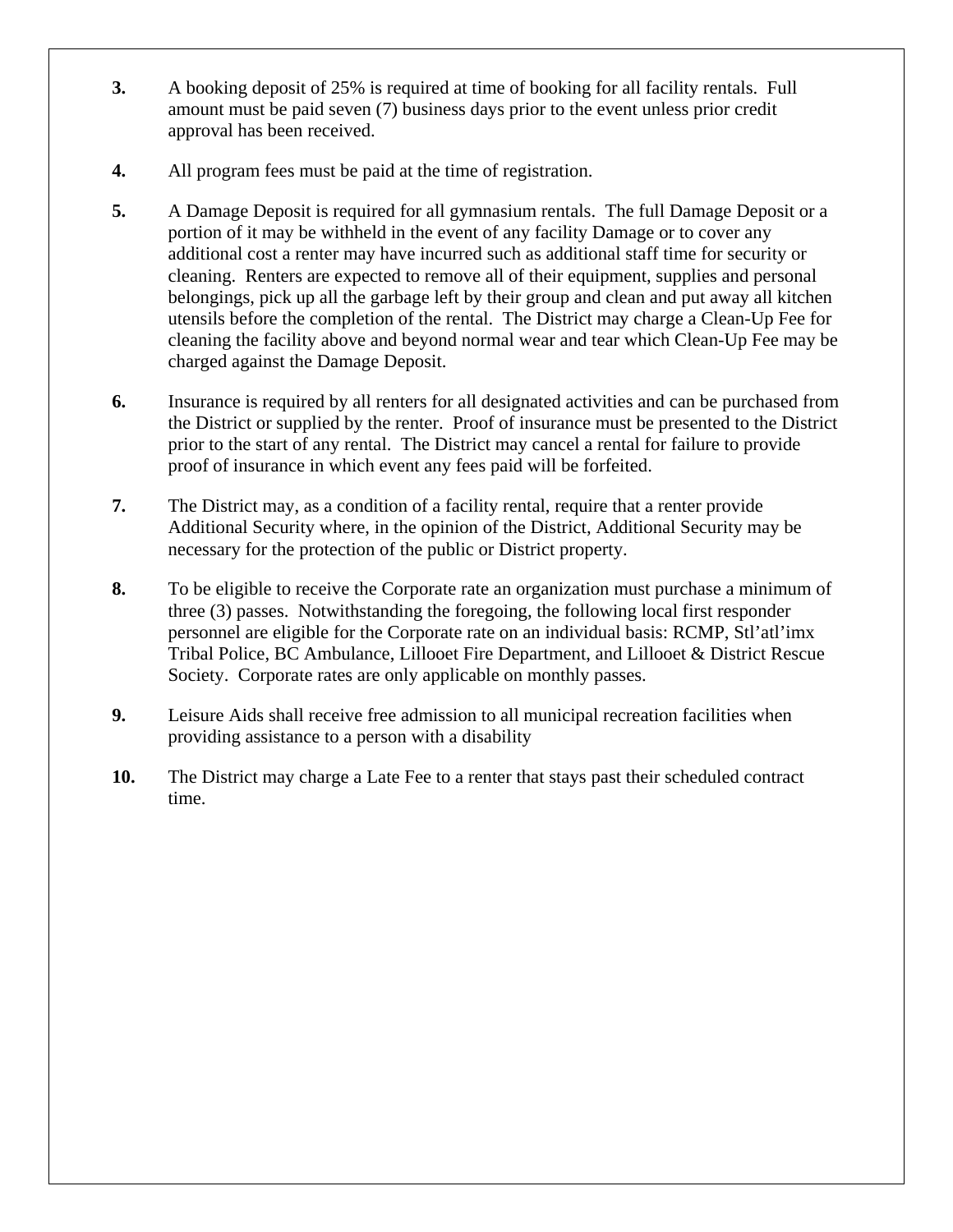**11.** The applicable fees for recreation services and facility rental are as outlined in the following tables:

| <b>Drop-In Rates and Passes</b> |         |          |         |          |          |               |  |  |
|---------------------------------|---------|----------|---------|----------|----------|---------------|--|--|
|                                 | Drop-In | 11-Punch | 1-Month | 3-Month  | 6-Month  | <b>Annual</b> |  |  |
| Child (4-12)                    | \$3.00  | \$30.00  | \$27.00 | \$64.80  | \$113.40 | \$194.40      |  |  |
| Student (13-18)                 | \$4.00  | \$40.00  | \$36.00 | \$86.40  | \$151.20 | \$259.20      |  |  |
| Senior (55+)                    | \$4.00  | \$40.00  | \$36.00 | \$86.40  | \$151.20 | \$259.20      |  |  |
| Adult (19-54)                   | \$5.50  | \$55.00  | \$49.50 | \$118.80 | \$207.90 | \$356.40      |  |  |
| Family                          | \$10.50 | \$105.00 | \$94.50 | \$226.80 | \$396.90 | \$680.40      |  |  |
| <b>Showers</b>                  | \$3.00  |          |         |          |          |               |  |  |
| Corporate Adult                 |         |          | \$42.00 | \$101.00 | \$176.40 | \$302.40      |  |  |
| <b>Corporate Family</b>         |         |          | \$84.00 | \$201.60 | \$352.80 | \$604.80      |  |  |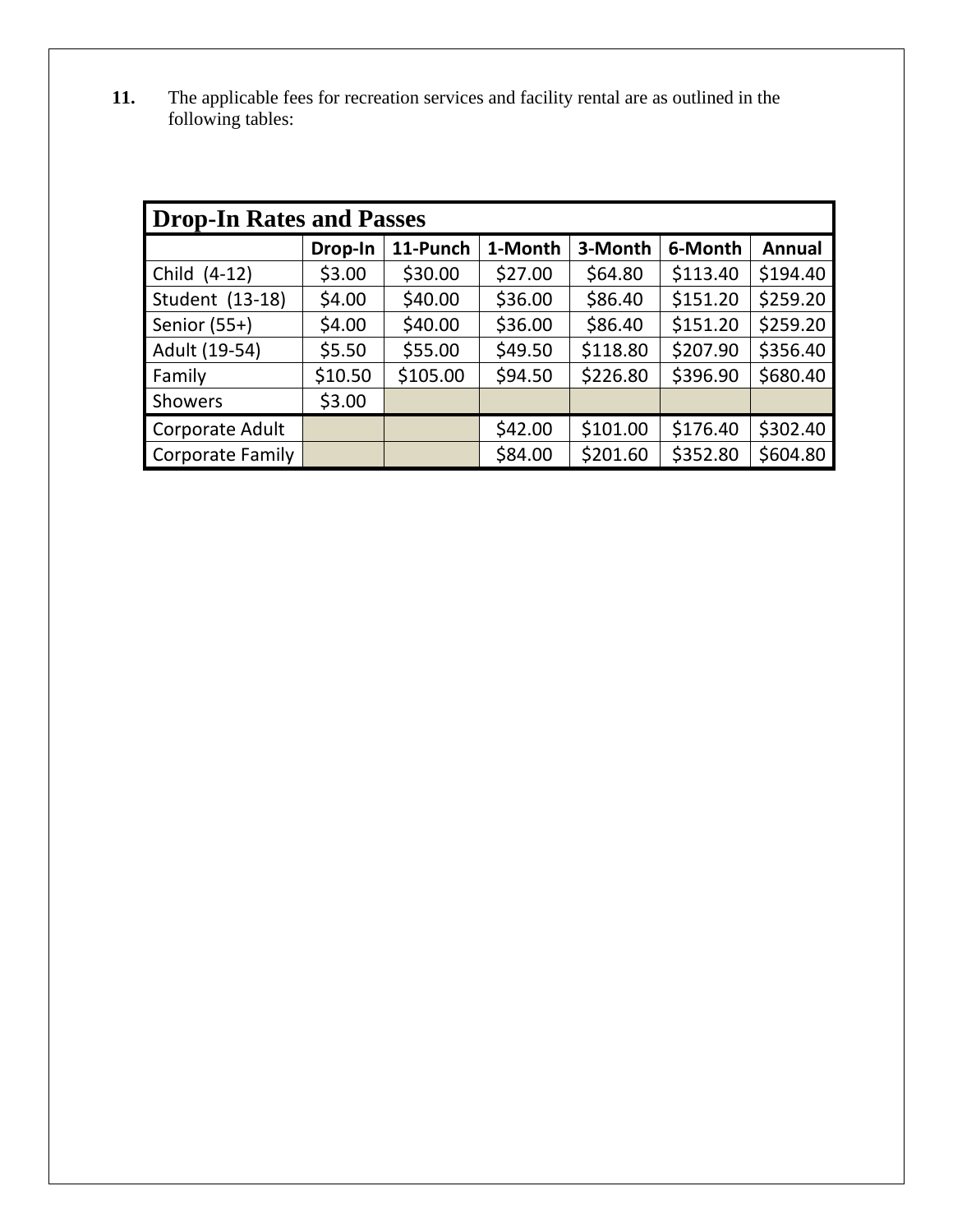| \$140.00<br>\$52.00<br>\$37.00<br>\$68.00<br>\$140.00<br>\$23.50/hr. | \$312.00<br>\$222.00<br>\$408.00       | \$405.60<br>\$288.60 | Subsidized<br>Rate<br>\$91.00 | \$70.00                                                                            | \$200.00 |                                                                                                      |
|----------------------------------------------------------------------|----------------------------------------|----------------------|-------------------------------|------------------------------------------------------------------------------------|----------|------------------------------------------------------------------------------------------------------|
|                                                                      |                                        |                      |                               |                                                                                    |          |                                                                                                      |
|                                                                      |                                        |                      |                               |                                                                                    |          |                                                                                                      |
|                                                                      |                                        |                      |                               |                                                                                    | \$200.00 |                                                                                                      |
|                                                                      |                                        |                      |                               |                                                                                    | \$200.00 |                                                                                                      |
|                                                                      |                                        | \$530.40             |                               |                                                                                    | \$200.00 |                                                                                                      |
| /lane                                                                |                                        |                      | \$91.00                       |                                                                                    | \$200.00 |                                                                                                      |
| \$25.00                                                              |                                        |                      |                               |                                                                                    |          |                                                                                                      |
| \$25.00                                                              |                                        |                      |                               |                                                                                    |          |                                                                                                      |
| \$66.00                                                              | \$396.00                               | \$514.80             | \$42.90                       |                                                                                    | \$200.00 |                                                                                                      |
| \$33.00                                                              | \$198.00                               | \$257.40             | \$21.45                       |                                                                                    |          |                                                                                                      |
| \$24.00                                                              | \$144.00                               | \$187.20             | \$15.60                       |                                                                                    |          |                                                                                                      |
| \$31.00                                                              | \$186.00                               | \$241.80             | \$20.15                       |                                                                                    |          |                                                                                                      |
| \$24.00                                                              | \$144.00                               | \$187.20             | \$15.60                       |                                                                                    |          |                                                                                                      |
| \$37.00                                                              | \$222.00                               | \$288.60             | \$24.05                       |                                                                                    |          |                                                                                                      |
| \$61.00                                                              |                                        |                      | \$39.65                       |                                                                                    |          |                                                                                                      |
| <b>NO CHARGE</b>                                                     |                                        |                      |                               |                                                                                    |          |                                                                                                      |
|                                                                      | \$100.80                               | \$142.80             |                               |                                                                                    |          | \$5.00                                                                                               |
|                                                                      | \$172.80                               | \$244.80             |                               |                                                                                    |          | \$10.00                                                                                              |
|                                                                      | 2 Day                                  |                      |                               |                                                                                    |          |                                                                                                      |
|                                                                      | \$110.00                               |                      |                               |                                                                                    |          |                                                                                                      |
|                                                                      | \$14.00<br>\$24.00<br>1 Day<br>\$75.00 |                      |                               | All rentals on stat holidays are subject to an additional staffing fee of \$40/hr. |          | All rentals outside of regular operation hours are subject to an additional staffing fee of \$20/hr. |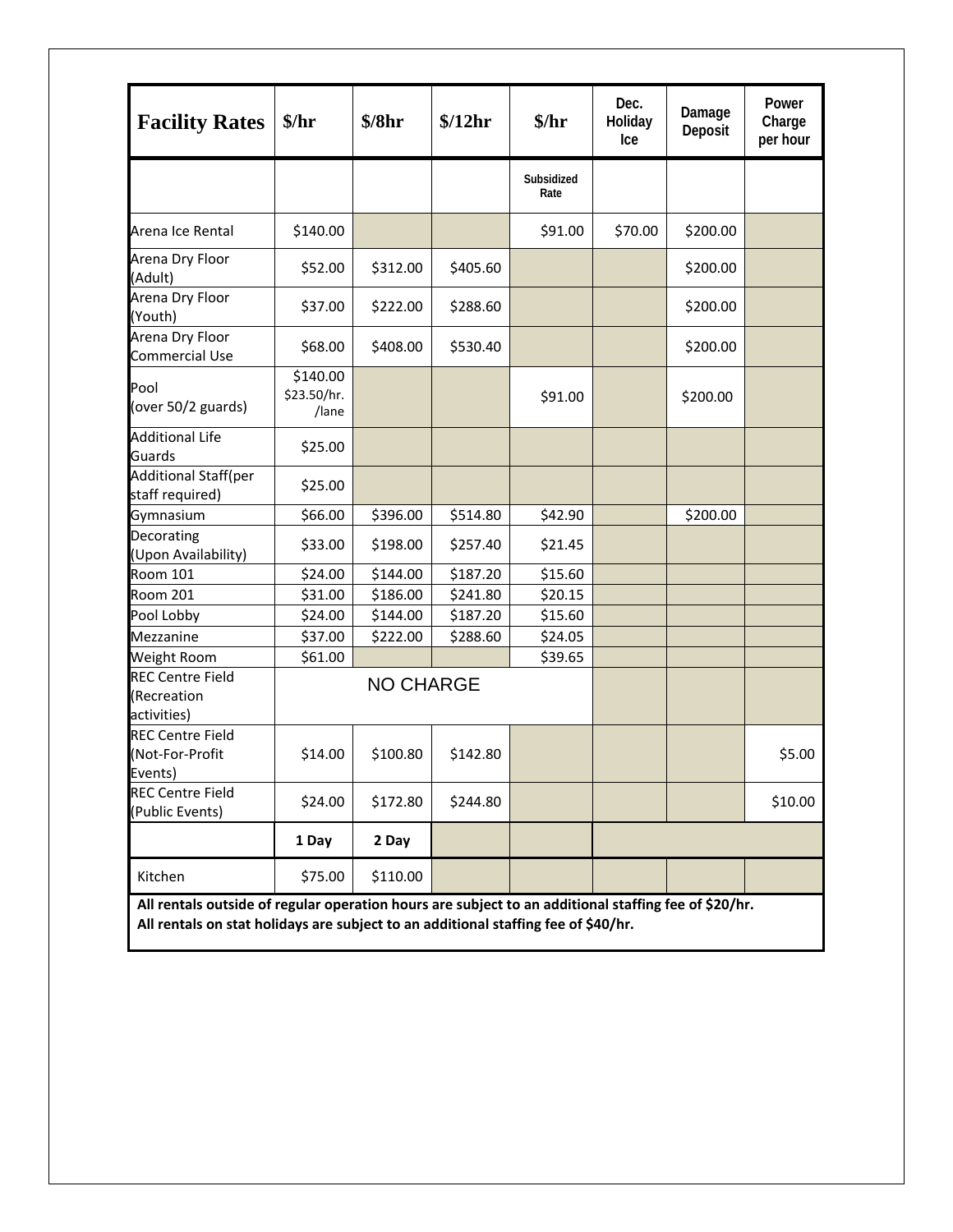| <b>Equipment Rental Rate(s)</b> |                          |                            |                           |              |                                         |
|---------------------------------|--------------------------|----------------------------|---------------------------|--------------|-----------------------------------------|
|                                 |                          |                            | \$/day                    | \$/day       | <b>Deposit</b>                          |
|                                 |                          | Onsite<br>(Room<br>Rental) |                           | Offsite      |                                         |
| <b>Tables</b>                   |                          | N/C                        |                           | \$5.00       | \$50.00                                 |
| Chairs                          |                          |                            | N/C                       | \$1.00       | \$10.00                                 |
| Microphone                      |                          |                            | \$10.00                   |              |                                         |
| Sound System                    |                          | \$25.00                    |                           |              |                                         |
| On Site Event(s)                |                          |                            |                           |              | $201 +$                                 |
|                                 | Gymnasium/Arena/         |                            | <b>Up to 100</b>          | $101 - 200$  | guests                                  |
| <b>REC Field</b>                |                          |                            | guests                    | guests       |                                         |
| Set Up Fee                      |                          | \$45.00                    |                           | \$65.00      | \$85.00                                 |
| <b>Stage Rental</b>             |                          |                            |                           |              |                                         |
| (minimum 4 piece rental)        |                          |                            |                           |              |                                         |
| 1 - 4 pieces                    |                          | \$60.00                    |                           |              |                                         |
| 5 - 6 pieces (each)             |                          | \$10.00                    |                           |              |                                         |
|                                 | 7 + pieces (each)        |                            | \$5.00                    |              |                                         |
|                                 | <b>Child</b><br>$(0-12)$ |                            | Student/<br><b>Senior</b> | <b>Adult</b> | <b>Subsidized</b><br><b>User Groups</b> |
| <b>Skate Rental</b>             | n/c                      |                            | \$2.00                    | \$2.00       | \$1.00                                  |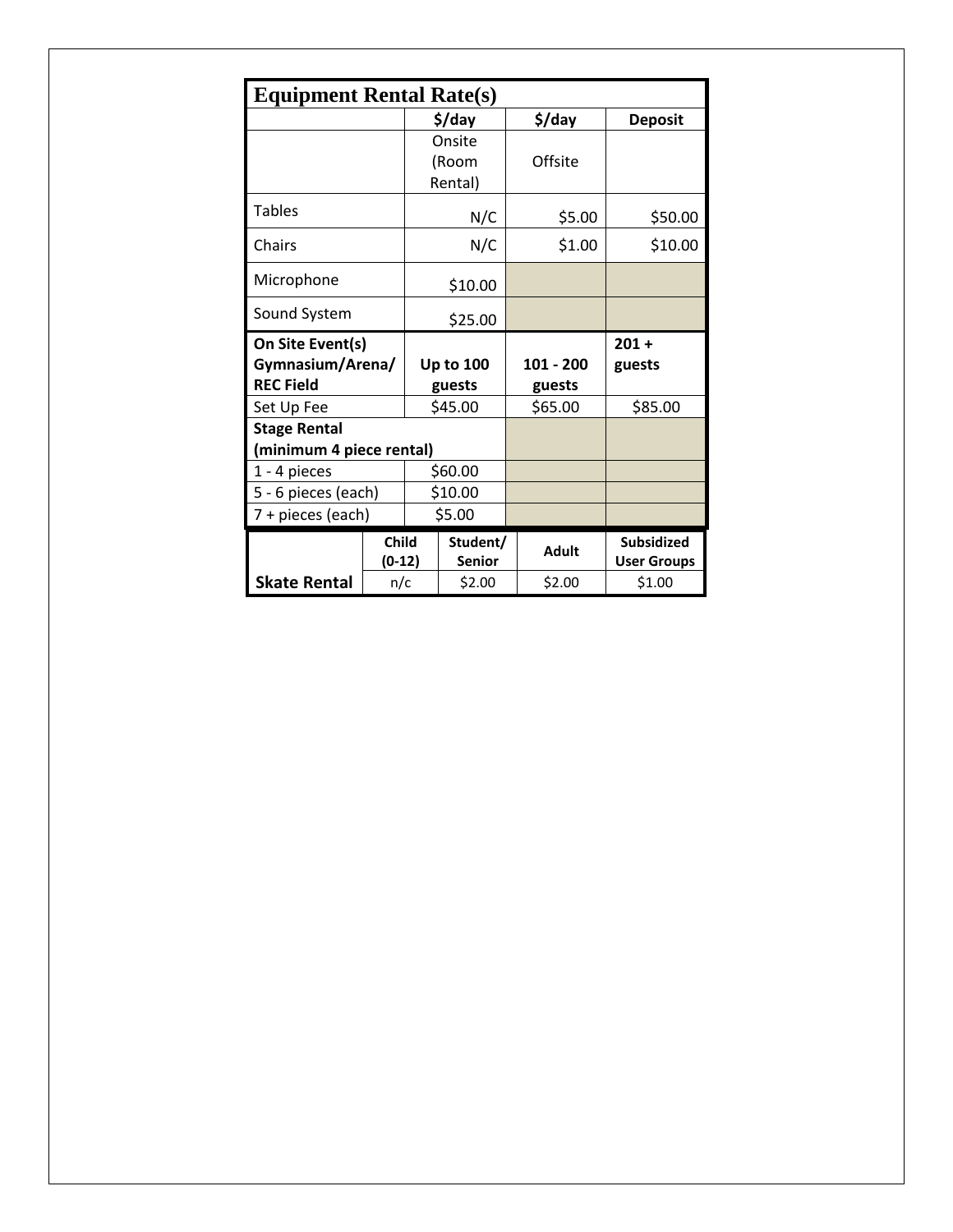# **Schedule "B" Miyazaki Heritage House**

- **1.** For the purposes of this schedule:
	- **(1) Additional Cleaning** shall mean the rate specified by the Miyazaki Heritage House table for custodial personnel supplied by the District.
	- **(2) Additional Security** shall mean security personnel supplied by the renter and includes but is not limited to persons at the door, off duty police, auxiliary fire fighters or other security personnel.
	- **(3) Damage Deposit** shall mean a deposit in the amount specified by the Miyazaki Heritage House Table.
	- **(4) District** shall mean the District of Lillooet.
	- **(5) Grounds Rental** shall mean the renter will only have access to the grounds at the Miyazaki Heritage House. A Grounds Rental will not have access to the heritage house or washrooms.
	- **(6) Late Fee** shall mean 150% of the applicable Additional Hours rate charged in increments of quarterly hours.
- **2.** The applicable fees for use of the Miyazaki Heritage House and Grounds are as outlined in the following Miyazaki Heritage House table:

| Miyazaki Heritage House |          |          |          |                                   |                          |                               |  |  |  |
|-------------------------|----------|----------|----------|-----------------------------------|--------------------------|-------------------------------|--|--|--|
|                         | \$/4hr   | \$/8hrs  | \$/12hrs | <b>Additional</b><br><b>Hours</b> | Damage<br><b>Deposit</b> | <b>Additional</b><br>Cleaning |  |  |  |
| Grounds                 | \$50.00  | \$75.00  |          | \$10.00 per<br>hour               | \$250.00                 | \$25.00 per<br>hour           |  |  |  |
| House &<br>Grounds      | \$200.00 | \$300.00 | \$400.00 | \$25.00~per<br>hour               | \$250.00                 | \$25.00 per<br>hour           |  |  |  |

- **3.** GST will be added to all fees and rental rates.
- **4.** The minimum duration of a rental shall be 4 hours.
- **5.** A booking deposit of 25% is required at time of booking. Full amount must be paid seven (7) days prior to the rental – with an exception for renters with approved credit with the District.
- **6.** Full refunds will be provided for cancellations made five (5) business days or more in advance of the event or booking. Cancellations made less than five (5) business days in advance of a booking will be subject to a 20% cancellation fee or \$25.00, whichever is greater. Cancellations made less than two (2) business days from the start of the event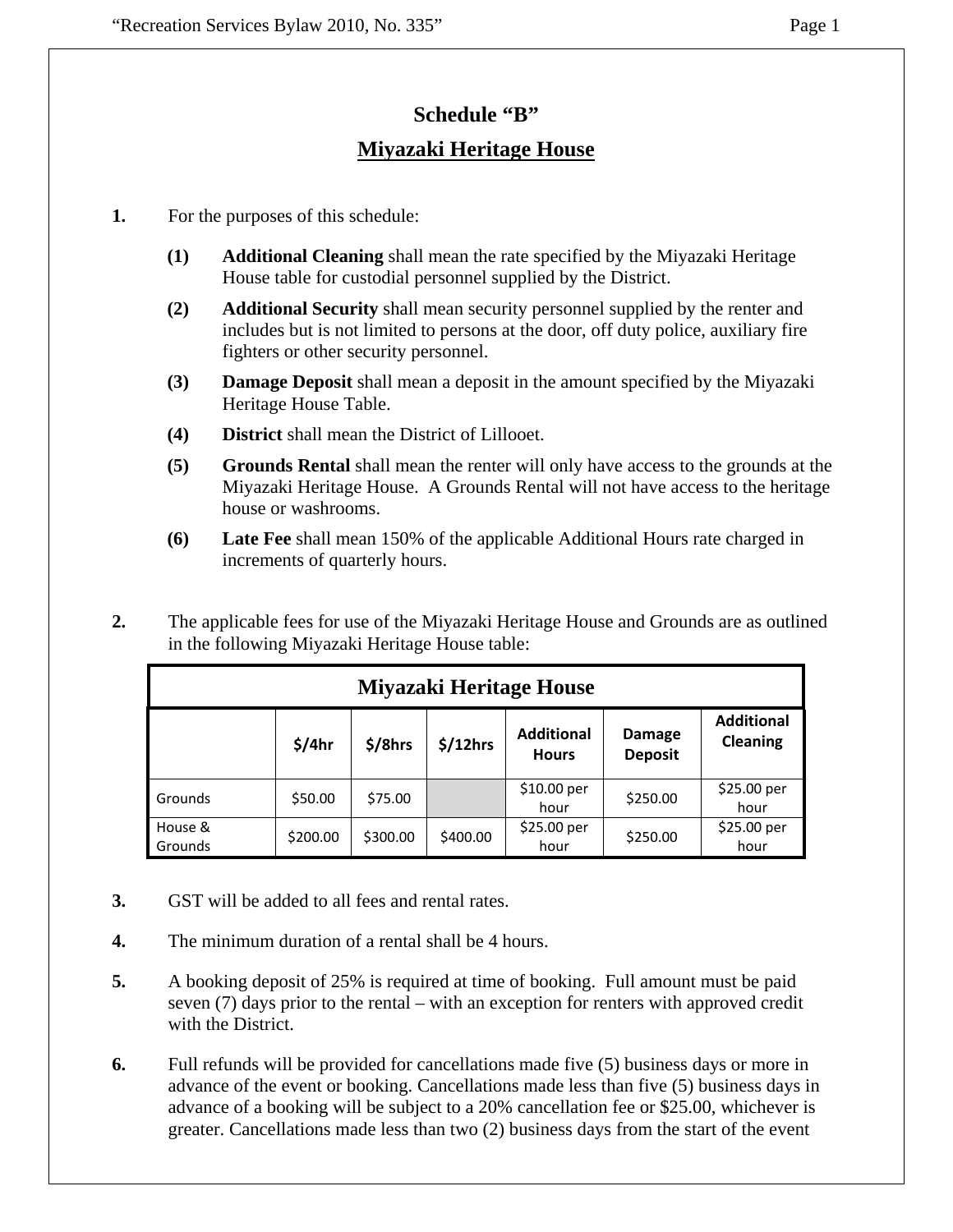will be charged the entirety of the rental fee and receive no refund. All cancellations must be made in writing and submitted to the District during regular office hours.

- **7.** A Damage Deposit is required for all Grounds and House & Grounds rentals. The full Damage Deposit or a portion of it may be withheld in the event of any facility or equipment damage, theft, Additional Cleaning or security costs and those variances noted from the pre to post rental check. Renters shall remove all of their food, equipment, supplies and personal belongings and remove all the garbage left by their group before the completion of their rental. The District may charge for Additional Cleaning above and beyond normal wear and tear which Additional Cleaning may be charged against the Damage Deposit.
- **8.** Insurance is required by all renters for all designated activities and can be purchased from the District or supplied by the renter. Proof of insurance must be presented to the District prior to the start of any rental. The District may cancel a rental for failure to provide proof of insurance in which event any fees paid will be forfeited.
- **9.** The District may, as a condition of a rental, require that a renter provide Additional Security where, in the opinion of the District, Additional Security may be necessary for the protection of the Public or District property.
- **10.** The District may charge a Late Fee to a renter that stays past their scheduled contract time.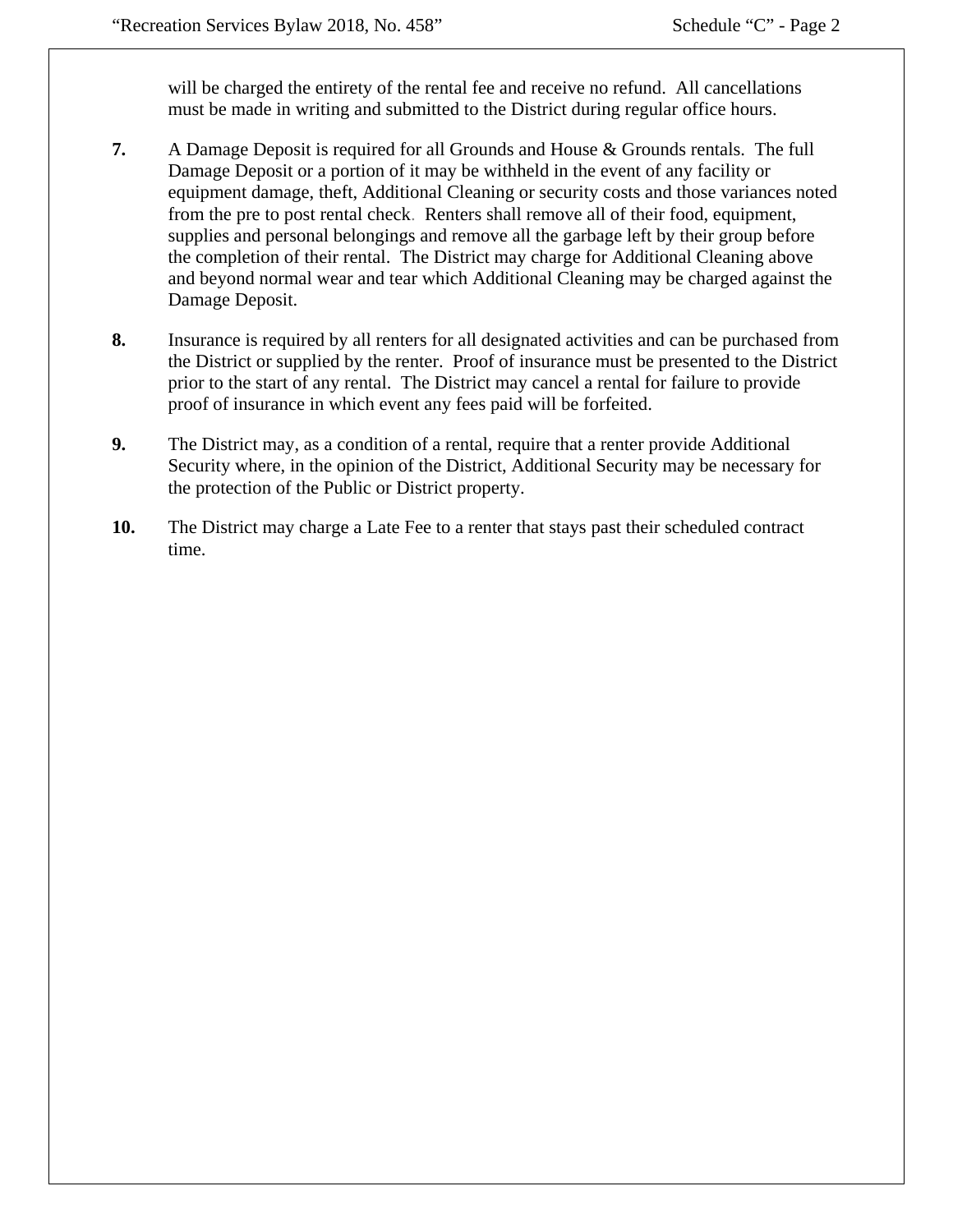## **Schedule "C"**

## **Conway Park**

- **1.** For the purposes of this schedule:
	- **(1) Additional Cleaning** shall mean the rate specified by the Conway Park table for custodial personnel supplied by the District.
	- **(2) Additional Security** shall mean security personnel supplied by the renter.
	- **(3) Damage Deposit** shall mean a deposit in the amount specified by the Conway Park Table.
	- **(4) District** shall mean the District of Lillooet.
	- **(5) Late Fees** shall mean 200% of the Stat Holidays rate charged in increments of quarterly hours.
	- **(6) Statutory Holidays** shall mean any federal, provincial or municipal government declared holiday. This includes but is not limited to, New Year's Day, Good Friday, Easter Monday, Remembrance Day, Christmas Day, Boxing Day, BC Day, Labour Day, Thanksgiving Day, Queen's Birthday and Canada Day.
- **2.** The applicable fees for use of Conway Park are as outlined in the following Conway Park table:

| <b>Conway Park (Tournaments Only)</b> |           |           |              |          |                                |  |  |  |
|---------------------------------------|-----------|-----------|--------------|----------|--------------------------------|--|--|--|
|                                       | $$/4$ hrs | $$/8$ hrs | Day          | 2 Day    | <b>Stat</b><br><b>Holidays</b> |  |  |  |
| Scheduled<br>Practices                |           |           | \$100/season |          |                                |  |  |  |
| Conway Park                           | \$60.00   | \$108.00  | \$153.00     | \$244.80 | \$15.00/hr.                    |  |  |  |
| Conway<br>Concession                  |           |           | \$80.00      | \$130.00 |                                |  |  |  |
| Damage Deposit                        |           |           | \$200        |          |                                |  |  |  |
| Additional<br>Cleaning                |           |           | \$25.00/hr.  |          |                                |  |  |  |

- **3.** GST will be added to all rental rates.
- **4.** The minimum rental time is 4 hours.
- **5.** A booking deposit of 25% is required at time of booking. Full amount must be paid seven (7) days prior to the rental – with an exception for renters with approved credit with the District.